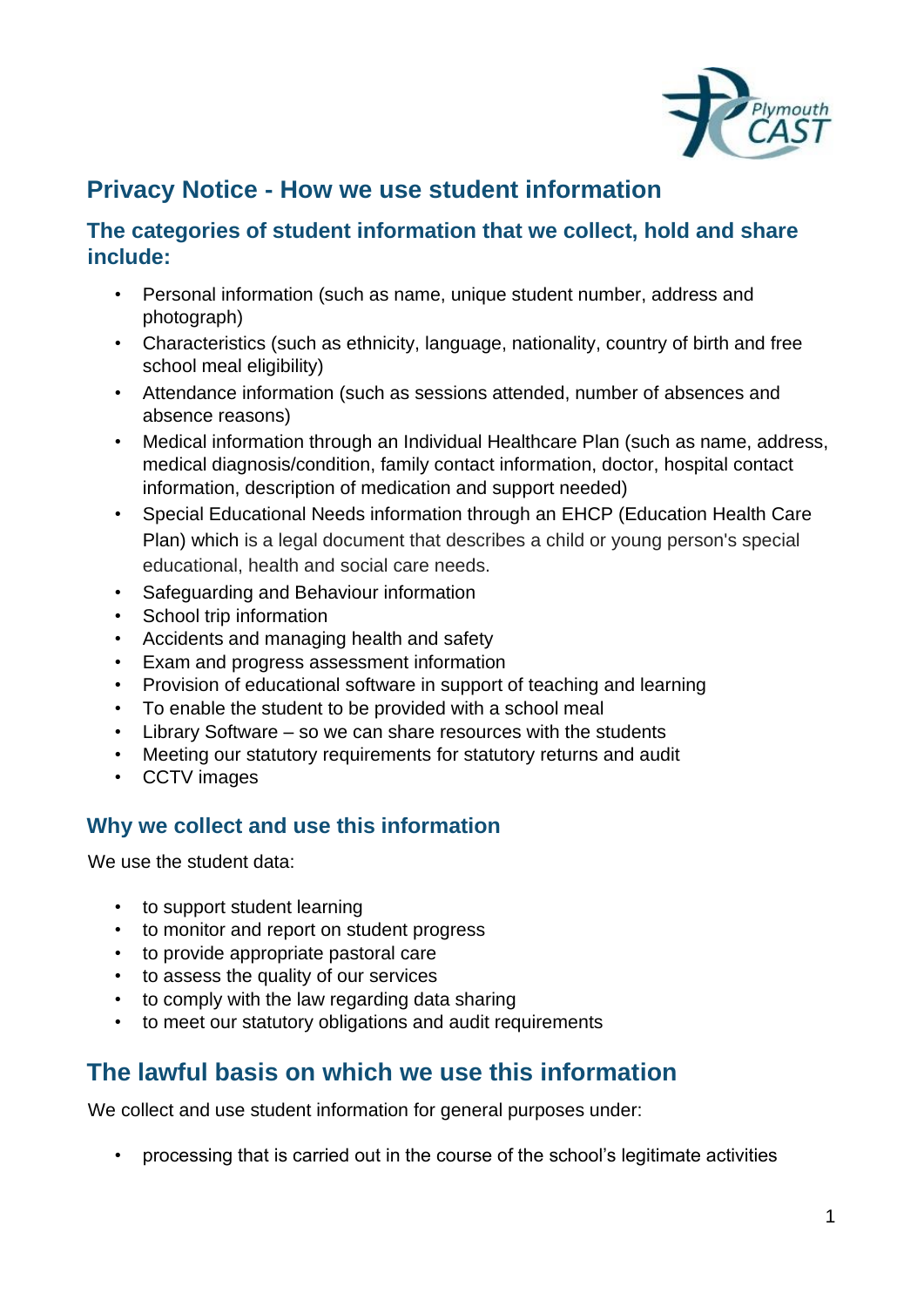- processing that is carried out for data collection purposes (Departmental Censuses) under the Education Act 1996 – this information can be found in the census guide documents on the following website[:](https://www.gov.uk/education/data-collection-and-censuses-for-schools) [https://www.gov.uk/education/data](https://www.gov.uk/education/data-collection-and-censuses-for-schools)[collectionand-censuses-for-schools\]](https://www.gov.uk/education/data-collection-and-censuses-for-schools)
- processing that is carried out where it is necessary to protect the vital interests of the data subject or of another natural person where the data subject is physically or legally incapable of giving consent. An example of this is safeguarding a child.

### **Collecting student information**

Whilst the majority of student information you provide to us is mandatory, some of it is provided to us on a voluntary basis. In order to comply with the General Data Protection Regulations, we will inform you whether you are required to provide certain student information to us or if you have a choice in this.

### **Storing student data**

We hold student data in accordance with our Data Protection Policy.

We store student data on the following systems:

- educational software providers in support of teaching and learning
- school information management system
- Trust finance and budgeting system
- parent communication and payment systems
- safeguarding and behaviour management system
- encrypted secure file transfer
- Microsoft Outlook with backup systems– email communication system
- Microsoft Office and Google docs with associated backup systems
- library Software to enable resources to be shared with pupils
- home learning system
- H&S accident reporting

#### **Who we share student information with**

We routinely share student information with:

- schools that a student attends after leaving us
- Plymouth CAST, our Multi Academy Trust
- our local authority
- the Catholic Education Service
- the Department for Education (DfE)
- other academies within the Plymouth CAST Multi Academy Trust
- educational software providers in support of teaching and learning
- SIMS back up and software support
- our auditors

#### **Why we share student information**

We do not share information about our students with anyone without consent unless the law and our policies allow us to do so.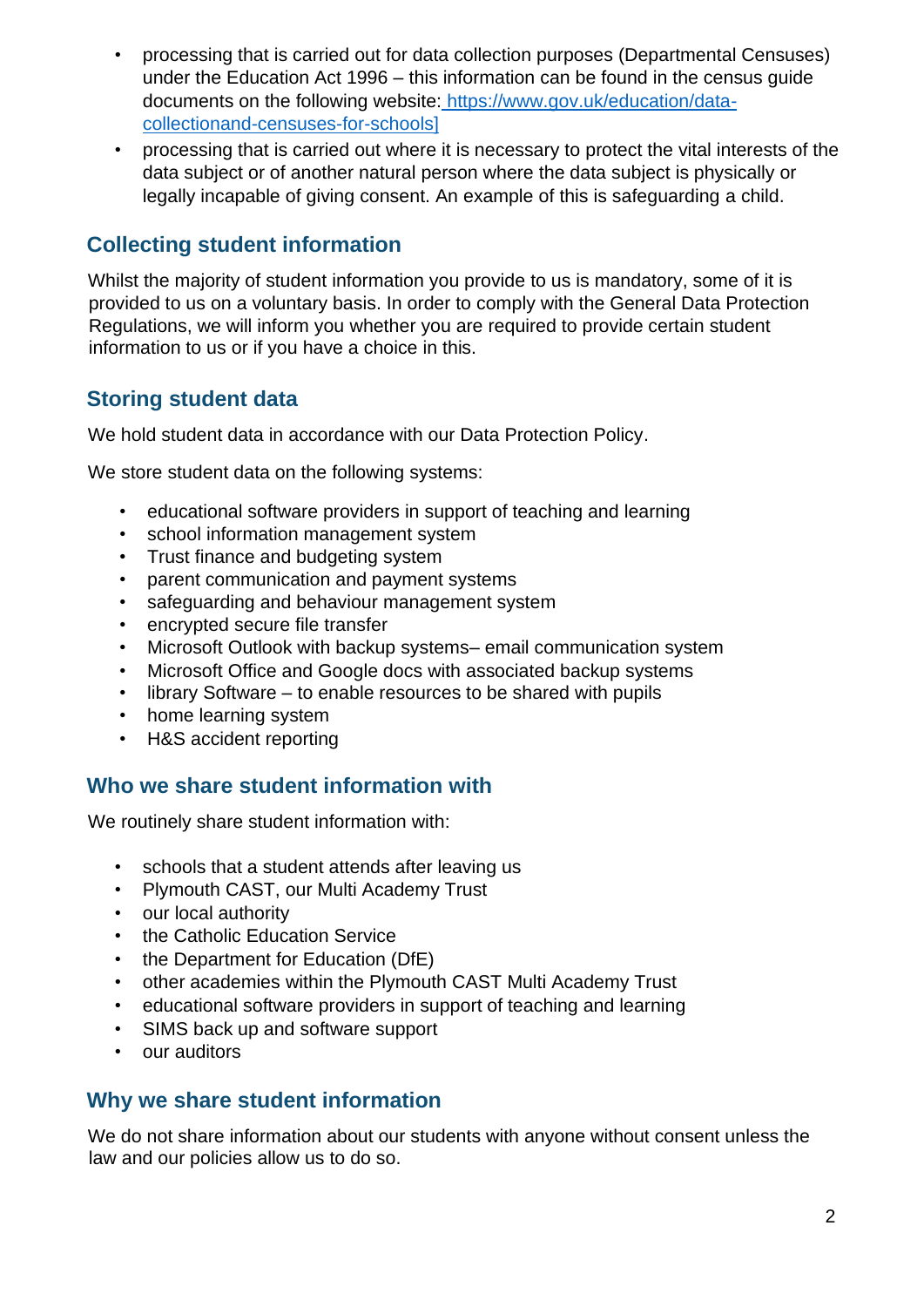We share students' data with the Department for Education (DfE) on a statutory basis. This data sharing underpins school funding and educational attainment policy and monitoring.

We are required to share information about our students with the (DfE) under regulation 5 of The Education (Information About Individual Students) (England) Regulations 2013.

# **Data collection requirements:**

To find out more about the data collection requirements placed on us by the Department for Education (for example; via the school census) go to [https://www.gov.uk/education/datacollection-and-censuses-for-schools.](https://www.gov.uk/education/data-collection-and-censuses-for-schools)

### **NHS Track and Trace – Covid-19**

If required to do so by the NHS Track and Trace Service, we will provide the contact details of all children and adults that have been in close contact with anyone that has tested positive for Covid-19 within the setting. Further information about this service can be found at:

[https://www.gov.uk/guidance/nhs-test-and-trace-how-it-works#how-nhs-test-and-trace](https://www.gov.uk/guidance/nhs-test-and-trace-how-it-works#how-nhs-test-and-trace-service-works)[service-works](https://www.gov.uk/guidance/nhs-test-and-trace-how-it-works#how-nhs-test-and-trace-service-works)

<https://contact-tracing.phe.gov.uk/help/privacy-notice>

This is in accordance with Article 6(1)(e)of the GDPR *'processing is necessary for the performance of a task carried out in the public interest'.*

### **The National Student Database (NPD)**

The NPD is owned and managed by the Department for Education and contains information about students in schools in England. It provides invaluable evidence on educational performance to inform independent research, as well as studies commissioned by the DfE. It is held in electronic format for statistical purposes. This information is securely collected from a range of sources including schools, local authorities and awarding bodies.

We are required by law to provide information about our students to the DfE as part of statutory data collections such as the school census and early years' census. Some of this information is then stored in the NPD. The law that allows this is the Education (Information About Individual Students) (England) Regulations 2013.

To find out more about the NPD, go to [https://www.gov.uk/government/publications/national-student-database-user-guide](https://www.gov.uk/government/publications/national-pupil-database-user-guide-and-supporting-information)[andsupporting-information.](https://www.gov.uk/government/publications/national-pupil-database-user-guide-and-supporting-information)

The DfE may share information about our students from the NPD with third parties who promote the education or well-being of children in England by:

- conducting research or analysis
- producing statistics
- providing information, advice or guidance